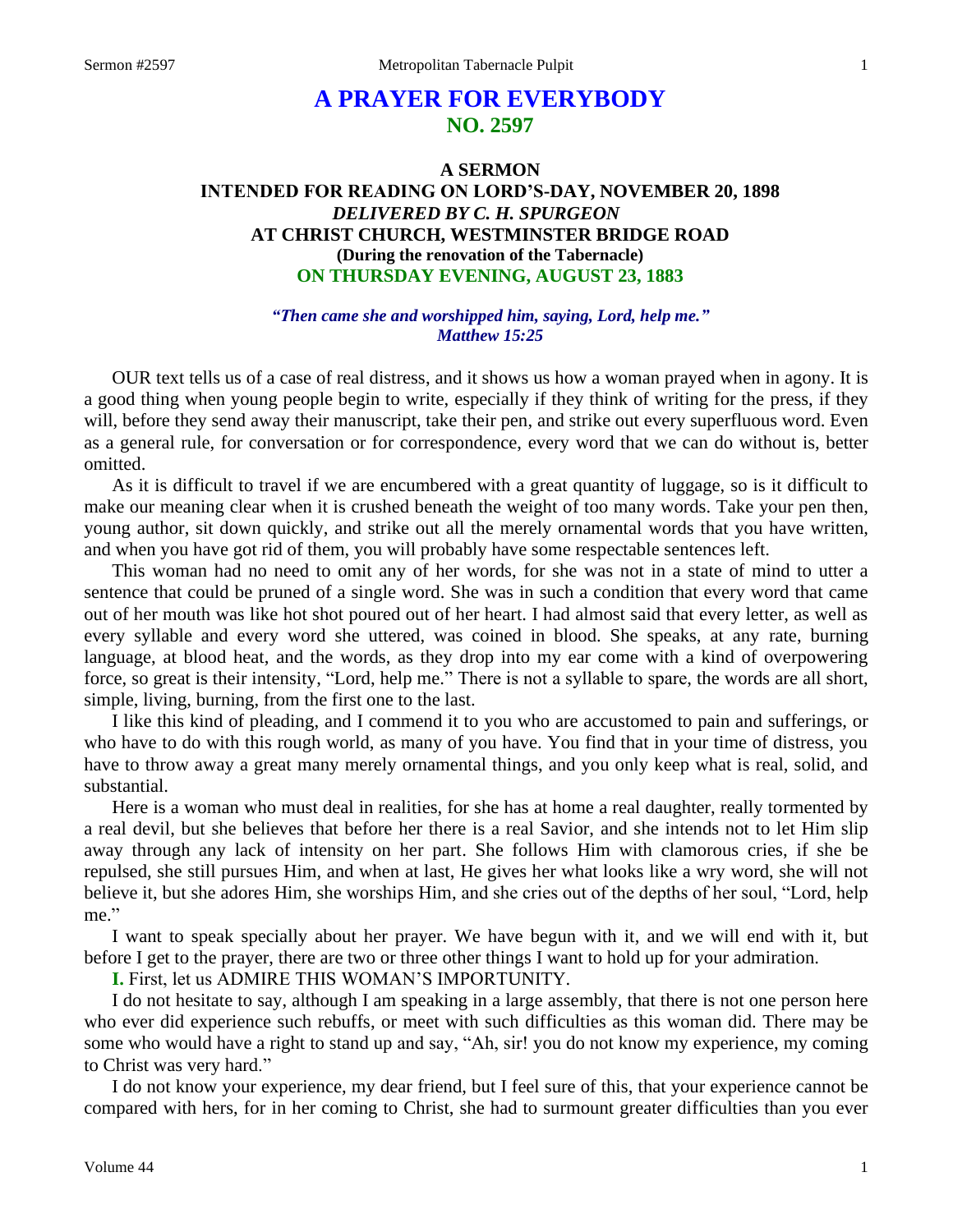knew, and greater difficulties than any of you are realizing now, even though you should be almost driven to despair by the obstacles in your pathway. This poor woman had three special difficulties.

The first was that *the Lord Jesus Christ did not answer her cries,* "He answered her not a word." He was Himself the Word, and yet, He did not give her the word she wanted. Jesus is the blessed Spokesman of the Eternal, by whom God breaks the infinite silences, and speaks to man, yet "He answered her not a word." He was in the habit of answering prayer, yet He gave her not a single word of response to her petition. He had never been known to turn away a sincere suppliant without a kind reply, yet He gave her not one word.

But even then, though she had not a word from Christ to hang her hopes upon—not a promise, not a single word of invitation or encouragement—yet still she clung to Christ, and would not let Him go until He blessed her.

There is not one of you, dear friends, who can say that our Lord Jesus Christ has not spoken to you, for here is a Book full of His words—a Book, mark you, not a line of which this poor woman had ever seen. She lived in a region where the Old Testament was altogether unknown and the New Testament was not then written.

But you have the words of Christ in your homes. They lie upon the pew ledge in front of you. You can carry them in your pockets wherever you go. A two-penny Testament can be had by everybody, so it cannot be said that Jesus Christ has not given you a word. Then how often have you had good words from Christ through the preacher of the Gospel! How often has He let fall handfuls on purpose for you, poor troubled soul! You have had sweet words, gracious words—

#### *"Wonderful words of life,"—*

and plenty of them too. Therefore I say that there is one point in which this woman's difficulties far exceeded yours, and as she pressed on until she gained the desire of her heart, will not you do likewise?

Do you not remember how the men of Nineveh hung on to nothing but this—"Who can tell?" It was a very poor 1ittle nail that they clung to—"Who can tell?" Yet they did cling to it, and they found mercy. There have been some who have found comfort in what God has not said, "I said not unto the seed of Jacob, Seek ye me in vain," so will you not find comfort in what He has said?

Especially may you be cheered and blessed by such words as these—"Come now, and let us reason together, saith the LORD: though your sins be as scarlet, they shall be as white as snow; though they be red like crimson, they shall be as wool." "I will pardon them whom I reserve." "This is a faithful saying, and worthy of all acceptation, that Christ Jesus came into the world to save sinners."

Now, between "not a word," and all these words, what a difference there is, and so, what a difference there is between you and this poor woman! How much you have to help you! Come then, to Jesus, come even now, pleading the promise and you shall not go away without the blessing.

Next, this woman had another great difficulty, and that was, that *all the disciples were against her.*  They said to Jesus, "Send her away, for she crieth after us. She disturbs us, we cannot hear Your exposition. We cannot be heard ourselves, which is also very important. 'Send her away, send her away.' She has such a harsh voice, she does not speak our language, she talks in the tongue of Tyre or Sidon, and we do not like it. She is so troublesome, she is first bawling out after John, and next she is calling after Peter, there is no keeping her quiet. 'Send her away, send her away.'"

Now, although this must have been a very secondary thing compared with Christ's silence, yet it may have bred in her heart great discouragement, and she may have felt in her spirit that she could not long hold out, yet she did hold out until the blessing came. Now, I venture to say that there is no one here who is seeking the Savior who has had Christ's disciples against him.

O dear heart, there are many in this house tonight who are not against you! They would do anything they could for you, to cheer you, and bring you to the Savior. I know some who, when this service is over, will very likely waylay you in the aisles. They are always looking out to find persons who may be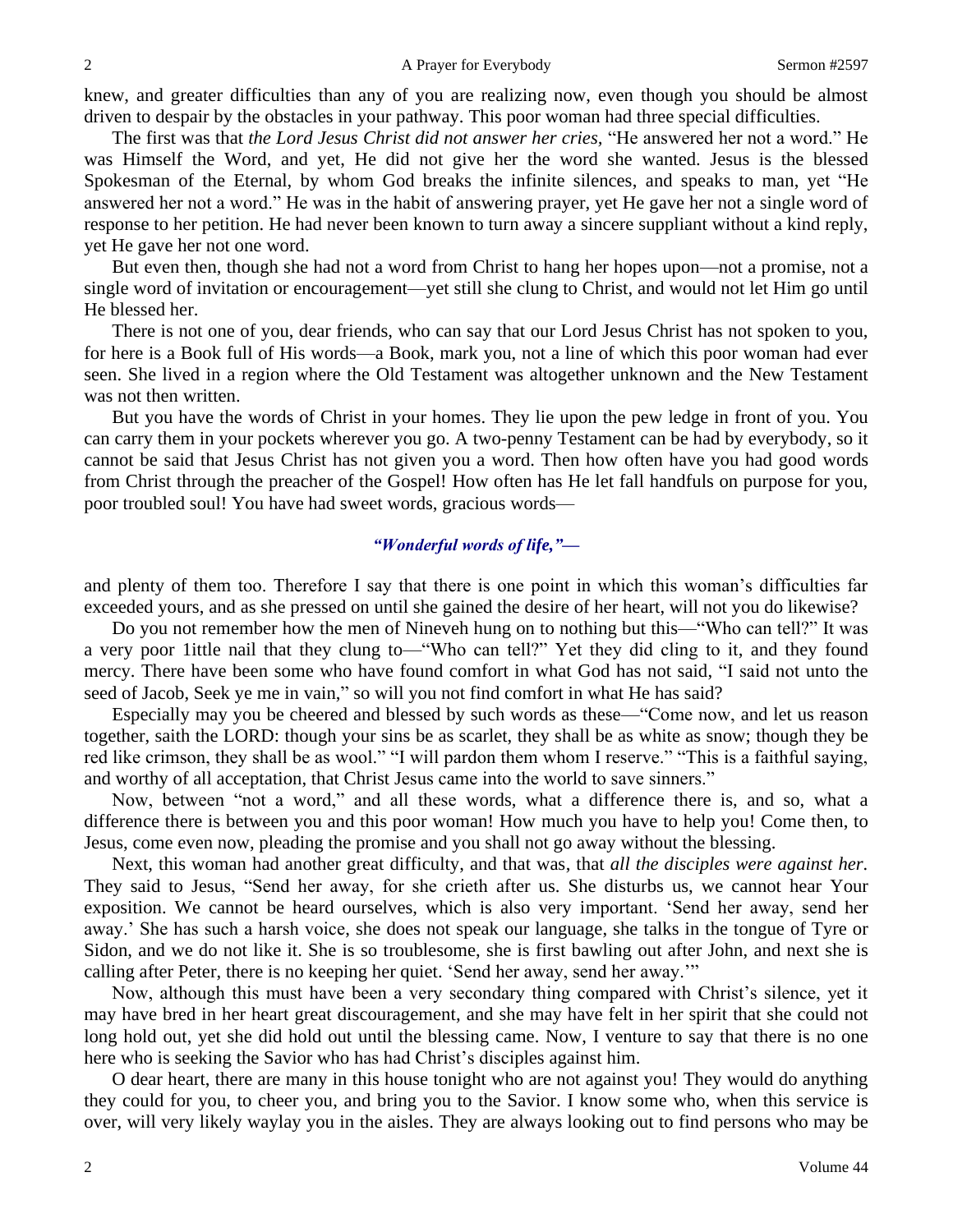under concern of soul, to see whether they can utter a word of encouragement to them. They will not say, *"*Send her away." They will want you to stop a little while, and will talk to you very earnestly about your soul, and try to point out to you the way into life and peace. I am sure that you have not the difficulty that this poor woman had.

If you had, I would still exhort you to imitate her importunity, but as you have not, let her importunity shame you if you are in the least degree backward, and come you at once boldly to the Savior and say, "I must now find the mercy that I need, I cannot go away until I do find it." God grant that many of you may make that good resolution!

There was, however, a third discouragement which must have been greater than the other two, and that was, that when the Savior did speak, He said, *"I am not sent but unto the lost sheep of the house of Israel."* It was as much as saying, "I am not sent to this woman of Tyre and Sidon, I can do nothing for her within the bounds of my commission," and yet, when the woman heard that sentence, instead of being daunted by it, she came to Christ, and worshipped Him, and said, "Lord, help me."

I may be addressing someone who has been thinking over the doctrine of election—a doctrine which ought not to give trouble to anybody, but it often does. It may be that you have said in your heart, "What if I should not be elected? What if the blessed things of the covenant of grace should not be for me?" I beseech you, do not be persuaded by Satan to stop there, but go to Jesus just as this woman did. She seemed to say to herself, "Whether this Christ of God be sent to a Tyre and Sidon woman or not, I shall go and worship Him, and cry, 'Lord, help me.'"

She heard that Christ was not sent to that country, but she seemed to say, "If You are not sent, Lord, yet still I am here. If You were not sent to me, perhaps I am sent to You. She felt that there must be some way of getting over the difficulty. She believed that, by some kind of ingenuity, even if she could not tell how, the difficulty could be removed. This glorious, loving Savior, into whose radiant face she looked, could not repulse her, she felt that He could not.

And dear friends, I can no more believe that Christ will repulse a sinner than I can look up to the sun, and believe that it will ever freeze me. It cannot be, it is too bright, too full of warmth, to turn me into ice, and I cannot look into the Savior's face, and believe that He will ever cast away a poor soul that comes to Him. So, somehow or other, this poor woman seemed to feel, "I cannot get over the difficulty, but I will go round it."

That is always a wise method, for my own part, I have often learned what a joy it is to cast anchor under the lee of a great impassable thing that I cannot understand. I like, if I am traveling, to see the river open up, and to find my barque gliding gently along between the surrounding hills, but if all of a sudden, I find that the channel is entirely blocked up, I am just as comfortable if the sailor lets down the anchor, and we spend the night under the lee of some big, towering rock. Why not? It is very well to understand things, but I do not know that we are much the better for understanding anything.

Understanding sometimes puffs us up, but we are always benefited by believing. So, my friend, when you come hard and fast against something which you cannot get over, do not try to get over it, but just pull up there, and say, "If it be so, let it be so, but anyhow, God is gracious, Christ is merciful, and I am going to cast myself at the crucified Savior's feet, and to trust in Him."

Now this woman, notwithstanding this terrible discouragement, after actually hearing the Savior say, "I am not sent to you," yet nevertheless persevered with her appeal. None of you have ever heard Him say that you are not among the elect. Why should not you be elect as well as anybody else? None of you have ever climbed to heaven, and found that your names were not written in the roll of God's chosen, and you never will climb there to read it at all. All such things are hidden from your sight. Your business is to cling to Christ's dear feet, and never let Him go until He grants you the desire of your heart.

That is my first remark,—admire this woman's importunity.

**II.** Now for a few minutes I invite you, dear friends, to ADMIRE HER RESORT TO THE LORD HIMSELF, "Then came she and worshipped him, saying, Lord, help me."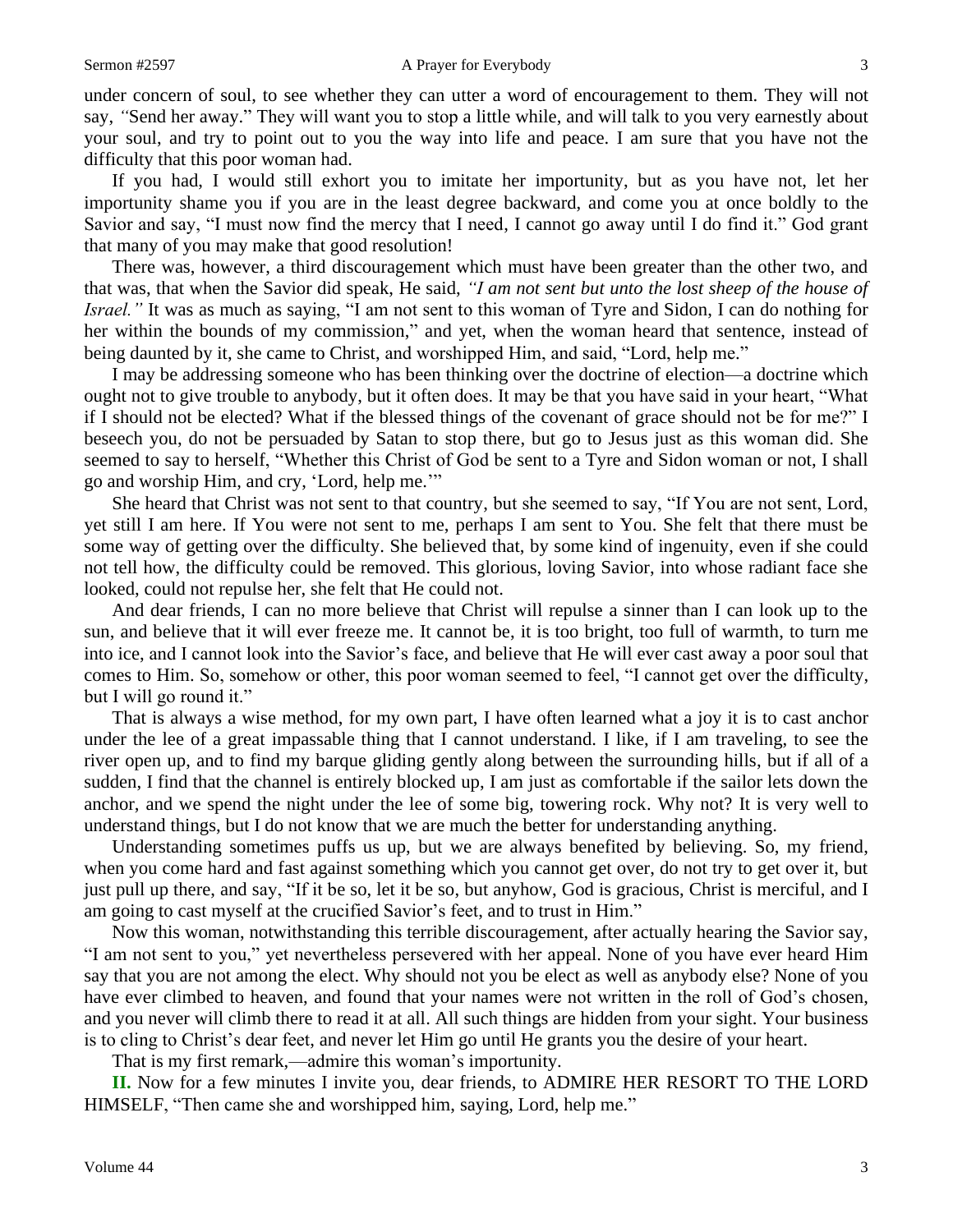She is to be admired, first, *because she turned away from the disciples.* I could not help smiling as I read just now what the disciples said, "Send her away; for she crieth after us." Poor soul, she never cried after them, she knew better than to do that. It was their own self-importance that made them think so. If she had begun to cry after them, their black looks would soon have stopped her from doing so, but she did not make such a mistake as that. "Oh, no!" she seemed to say, "It is not after you that I am crying, neither Peter, nor James, nor John, can give me the help I need."

So is it with us, we are not crying after the saints, as some poor souls are doing, hoping that saints, long since dead and buried, who have done with this mortal life, may make intercession for them before the throne of God. No, we are not crying after them, if any of you are, I pray you cease that folly, and cry to the Master, and let this be your cry, "Lord, help me." Not, "Peter, help me," nor "Mary, help me," but "Jesus, help me," "Lord, help me." He can do it, but the saints cannot.

They were poor sinners, who had to be saved by grace like the rest of us, and they are singing now to the praise of the God of grace, but they have no grace to give to us. Mind, dear friends, that you never think of going to them, but go straight away to the Master, as this poor woman did, "Then came she and worshipped him, saying, Lord, help me."

She went, also, *away from all prescribed paths.* The Savior seemed to say to her that there was no way for her to come, He did but seem to tell her that the road at present was intended specially for the house of Israel, and He had come to bless them beyond all others. But the woman seems to say, "If there is not a road open, I must make one, I will go over hedge and ditch, but I must find my Savior." Her heart was so strongly resolved upon coming to Christ that, whether she came in the orthodox way or not, she must come.

Oh, how I wish that some poor sinner here might be so stirred up with the same desire that he would say, "I must find the Lord Jesus somehow. If I have heard one minister, and God has not blessed him to me, I will hear another, and if hearing the Gospel is not blessed to me, I will sit up at night, and read the Scriptures, and if the Bible is not blessed to me, I will go on my knees, and cry to God for mercy, and I will never cease crying to Him till the mercy comes. For somehow or somewhere, I must get it. I must find God in Christ Jesus, that I may obtain the salvation of my soul."

Yet once more, dear friends, I admire this woman, and I hold her up as a model for your imitation, because she resorted to Christ. Away from the disciples, and from all prescribed paths, *she went to* HIM. Yes, that is the beauty of it, "Then came she *and worshipped* HIM." She fell at His feet, and her prayer was, "Lord, help me."

She did not prescribe how she should be helped, for she believed in His wisdom. She did not dictate to Him what He should do, for she believed in His judgment and prudence. All she said was, "Lord, help me." She did not think that her case was beyond His power, for she believed in His almightiness, so she prayed, "Lord, help me." She did not think her case could be beyond His pity, so she pleaded, '"Lord, help me.' True, I am only a Gentile dog, but 'Lord, help me.' I am a Syrophenician woman, but 'Lord, help me.' I have a poor daughter possessed of a devil, but 'Lord, help me.'"

She pleads thus with Christ, and it is wonderful what such pleading can accomplish. Do not come here, and merely repeat certain prayers, do not go home to your closet simply to say prayers as if to nobody or to everybody, but get absolutely at the feet of Jesus, and plead with Him, saying, "Lord, I will not let thee go except thou bless me," for that is the kind of prayer that opens the gates of heaven, the prayer to which nothing can be denied.

**III.** Before I come to the closing portion of my discourse, I ask you to ADMIRE THIS WOMAN'S APPROPRIATION OF HER DAUGHTER'S CASE TO HERSELF.

I urge you who seek the conversion of others to follow her example. Notice, she did not pray, "Lord, help my daughter," but "Lord, help *me."* At first, she pleaded for her daughter, and mentioned the circumstances of her case, but as she grew more intense and fervent in her supplication, there seemed to be no division between the mother and the daughter. The mother had absorbed the daughter, the great heart of the pleading one seemed to contain the one pleaded for with all her agony, "Lord, help *me."*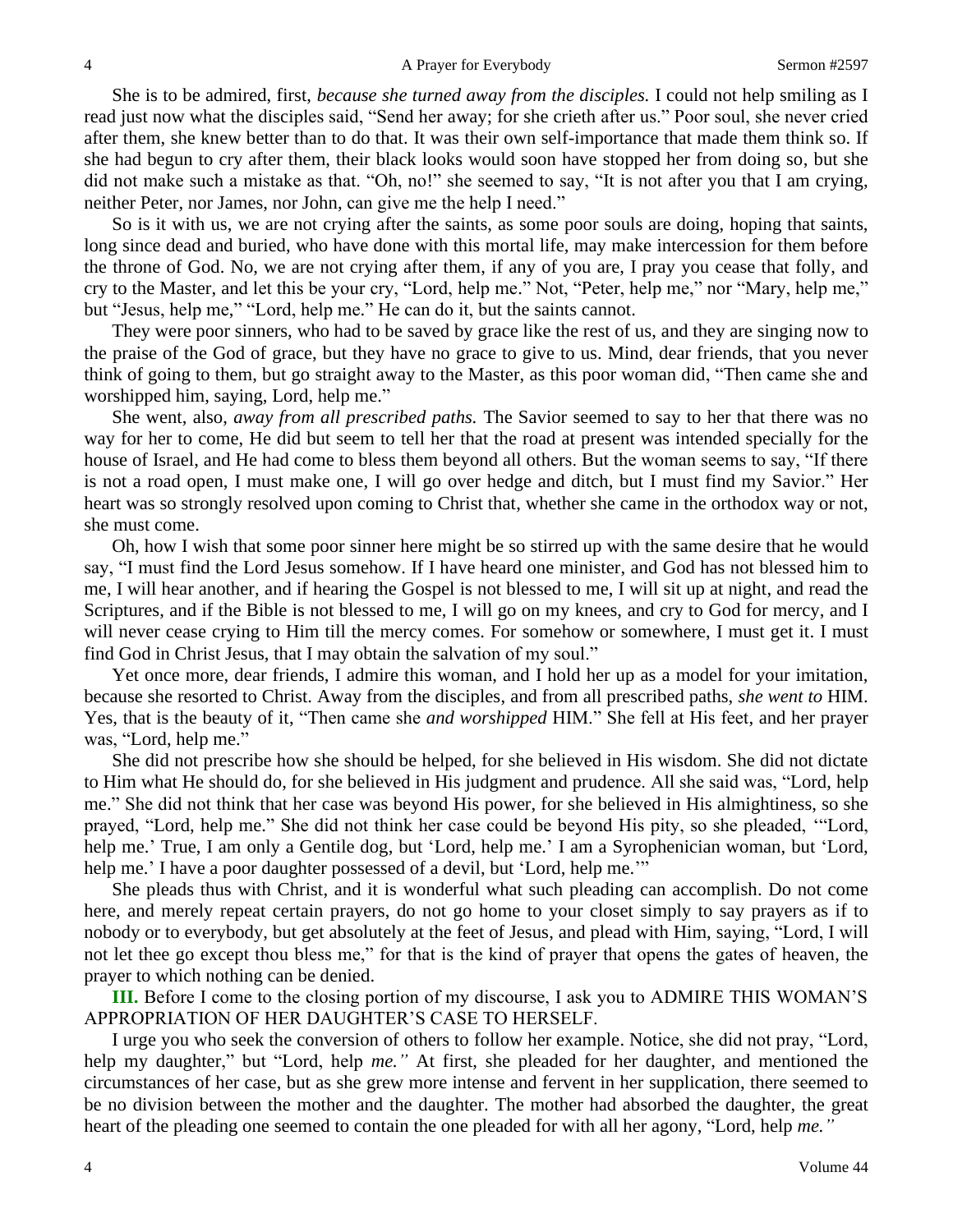Do you catch the idea? When you are pleading with God for your Sunday school class, it is not simply Mary, and Jane, and Sarah, that you pray for, but you have incorporated all those girls into yourself, and therefore you plead, "Lord, help me." And you, my brother, need to get to this point if you are really to prevail for your scholars, that you will not be asking for John, and Thomas, and William alone, but you have so identified yourself with John, and Thomas, and William, that if they are lost, it almost seems as if you are lost, and if they are saved, it will be another heaven to you for each one of them to be in heaven.

You know that, when Elisha restored the Shunammite's dead son, "he went up, and lay upon the child, and put his mouth upon his mouth, and his eyes upon his eyes, and his hands upon his hands: and he stretched himself upon the child." Then, as it were, they became one, and then it was that the new life came through the prophet into the dead child, and this is the way to pray for our scholars and our hearers.

I am sure that, if a minister wants conversions, he must identify himself with his people. There are people nowadays, who make a difficulty about Moses praying for Israel, "If thou wilt forgive their sin and if not, blot me, I pray thee, out of book which thou hast written," and they raise questions about Paul being willing to be separated from Christ for his brethren, his kinsmen according to the flesh.

Oh, but there is no difficulty in the matter if you once get to feel such an intense love for the souls of men that you would, as it were, pawn your own salvation, and count it little if you might but bring the people to the Savior's feet. A man who has never felt that willingness does not yet know the true throb of a pastor's heart, he has not been ordained to be a shepherd if he would not lay down his life for the flock if it were necessary. When you get to that point, then the blessing will come. "Lord, help *me*—*me,* for in my own proper self, I do contain these people for whom my prayer is put up."

**IV.** Now, lastly—yet it is the chief part of the subject—I want YOU TO ADMIRE THIS WOMAN'S PRAYER ITSELF.

I began my discourse by pointing out to you its sententiousness, its freedom from superfluities. Now, again I bid you admire it for the same reason. Notice that *it asks everything in one little word,* "Lord, *help* me." It seems to me to be a very comprehensive prayer, for although it uses but one very small verb, that verb means a great deal more than at first sight it appears to mean.

When the woman said, "Lord, help me," she did not mean what we generally mean by help, that is, "Lord, do something for me, and I will do the rest." She could not do anything towards the casting out of the devil from her child, so by that word "help" she meant, "Lord, do it all," for that is the kind of help Christ gives.

Have you ever heard of the poor half-witted being who, nevertheless, had sense enough to understand the Gospel? Someone said to him, "Well, Johnny, how were you saved?" "Oh!" he answered, "Jesus Christ did His part, and I did all the rest." "And pray Johnny, what did you do?" "Well," he said, "Jesus Christ saved me, and I did all I could to prevent it," and that is about all "the rest" that any of us ever do. We do not really help in the matter of our salvation, for we cannot, it is Christ's work from first to last, and grace must have all the praise for it. Blessed be that sovereign grace of God!

But that word "help" did mean just this—"Lord, wilt thou do all that is wanted? I am in a dreadful fix, I cannot cure my poor child, and I cannot pray aright about her. You have almost shut my mouth by that last word, 'I am not sent,' yet 'Lord, help me.' Teach me what to ask for, teach me how to ask for it, teach me what to think of next, teach me what to do next. Never was a poor creature in such a plight as I am, Lord, do get me out of it, do save my poor daughter." It was asking everything in a word which did not at first sight seem to mean much, "Lord, help me."

And if you notice, *the prayer was one which brought Christ and the poor woman together, "Lord"* and *"me."* And here is the link, "Lord, *help* me." Some of you poor creatures want to get to Christ by doing something for Him. You have undertaken a very heavy task, you will never get to Him that way. The only way is for Him to stoop down, and do something for you, so you shall go into partnership, and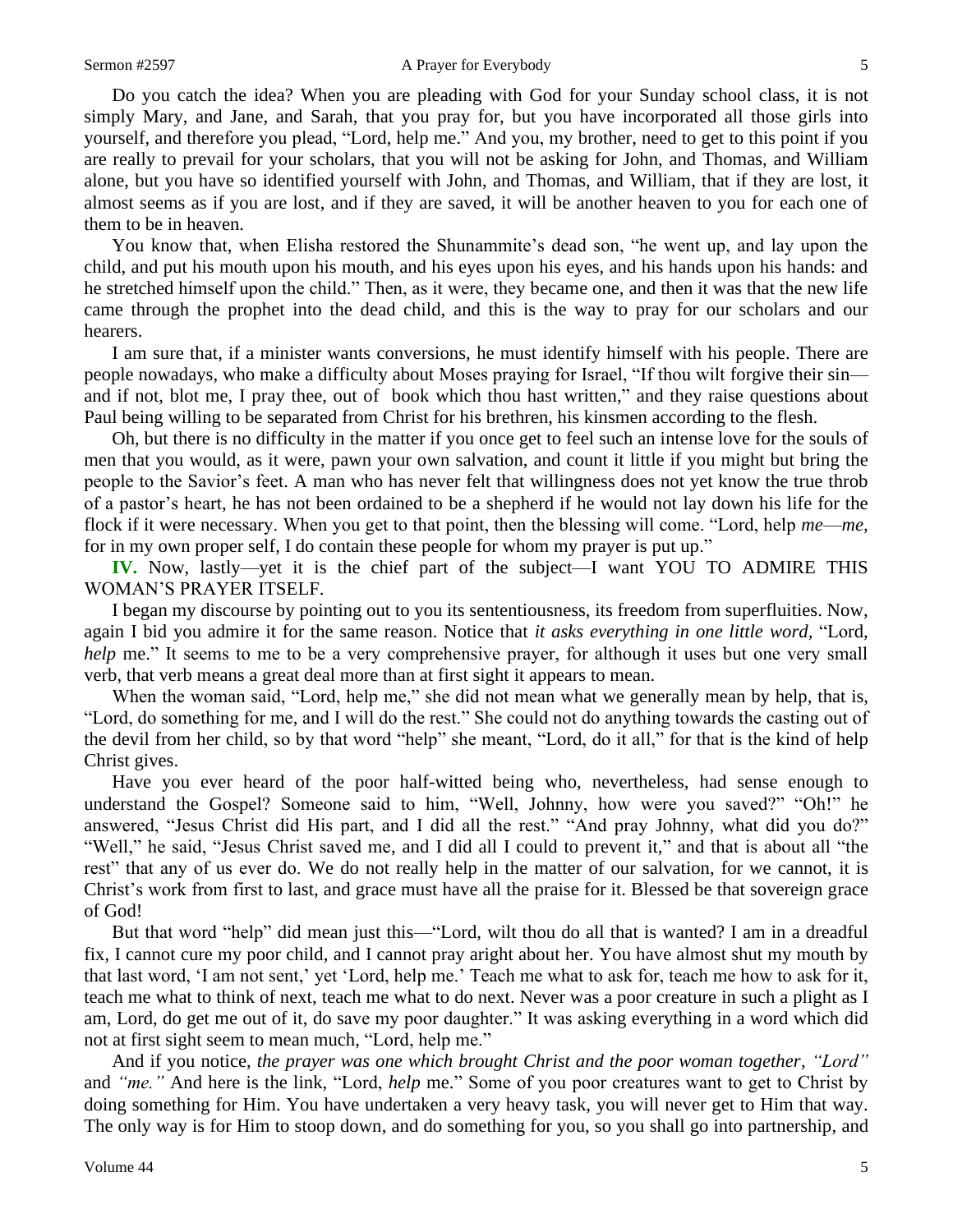have fellowship with one another, and if you agree to this arrangement, He will find everything that is needed, and you shall have it all given to you gratis.

Those must be the terms—that He, from first to last, must do all, and be all, and have all the glory. If you will agree to that condition, the company may be started at once, and what a blessed company it shall be—the Lord and yourself linked together by that little word "help"—"Lord, help me." If you are to succeed as this woman did, you must imitate her perseverance even in spite of Christ's apparent refusal to help her.

This is a lesson which is taught us in many other parts of the Word. She that wins her suit with the unjust judge is the importunate widow who will not be refused. He that gets the loaves at midnight is the man who continues knocking till his friend rouses himself, and gives him all he asks. O beloved, plead thus with God! Plead earnestly, plead for your salvation as you would for your life, lift up the cry—

> *"Gracious Lord, incline Thine ear, My requests vouchsafe to hear; Hear my never-ceasing cry; Give me Christ, or else I die.*

*"Wealth and honor I disdain, Earthly comforts all are vain; These can never satisfy, Give me Christ, or else I die,"—*

and you shall surely have Christ, for He never finally refuses to listen to such pleading as that.

Lastly, dear friends, I commend this prayer to you because *it is such a handy prayer.* You can use it when you are in a hurry, you can use it when you are in a fright, you can use it when you have not time to bow your knee. You can use it in the pulpit if you are going to preach, you can use it when you are opening your shop, you can use it when you are rising in the morning. It is such a handy prayer that I hardly know any position in which you could not pray it, "Lord, help me."

Often, when you are brought to some great emergency, you may use it, and feel as if it was the best prayer that was ever composed. Do you suffer much? Do you sometimes fall back upon the pillows feeling that you cannot bear any more? Does it not seem natural then for you to pray, "Lord, help me"? Do you often lie awake at night? Have you counted the clock round in your seasons of suffering? Oh, then, I know that you will feel that this is a good prayer to offer in the middle of the night, "Lord, help me."

Do you wake up in the morning just as weary as when you went to bed? Are you gradually losing strength? Are you slowly wasting away? Do they tell you that you will soon be gone? Oh, then, as the clock ticks, I think it may remind you of this prayer, "Lord, help me. Lord, help me. Lord, help me." It is a sick woman's prayer—a sick child's prayer—a sick man's prayer. It will suit any of you at such times.

Or are some of you losing a great deal of money just now? Is business very bad? Are you out of a situation? Have you walked up and down the streets, and worn your shoes out, and yet found nothing to do? I think this prayer will suit you at this moment, and all day tomorrow, "Lord, help me, Lord, help me"—for He can, you know. The keys of providence are not taken out of His hand yet. He knows how to deliver the righteous out of all their troubles. Go to Him with this prayer, "Lord, help me."

Are any of you very much tempted from without by surroundings that are peculiarly dangerous? Are you tempted by Satan? Are any of you exposed just now to some very special trial? Have your feet almost gone? Have your steps well-nigh slipped? Now here is a prayer that will just hold you up, and keep you from falling, "Lord, help me. Lord, help me."

"No," says someone, "you have not touched my case yet." Perhaps you are going to a new situation, or you are just undertaking fresh duties, and you wonder how you will be able to fill the sphere which was occupied so well by the one who went before you? Well, do not enter upon that new sphere without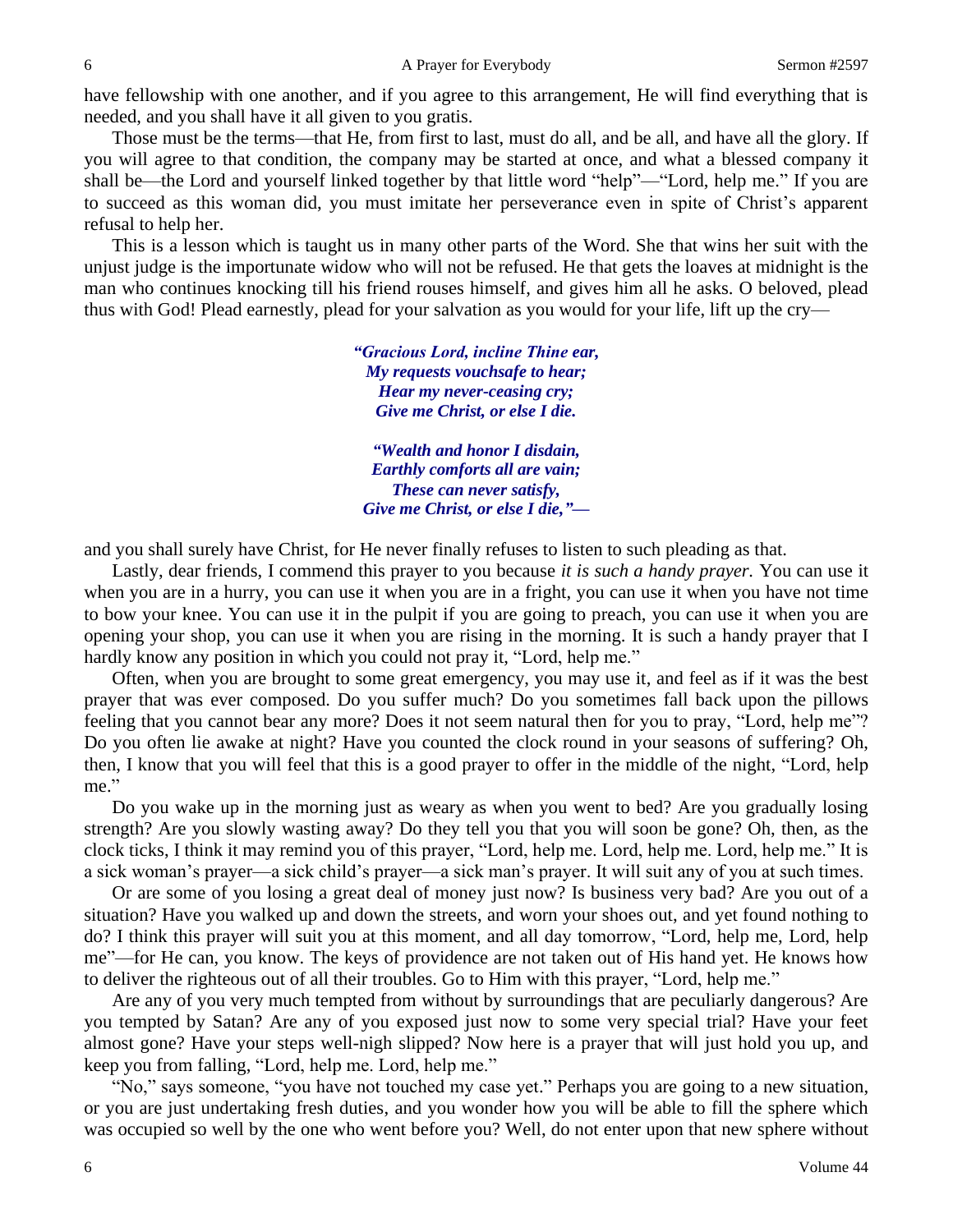this prayer, "Lord, help me." If you pray that prayer from your heart, you will be succored, you shall play the man, and do well for God and for His truth.

Possibly you are already in a situation where you are under great strain, where, perhaps, your physical strength is overtaxed, and your mind is depressed by the wear and tear of a cruel servitude. Well if you cannot get out of it, pray the Lord to help you in it, and let this be your constant cry, "Lord, help me. Lord, help me." It is wonderful how He can aid and direct His people.

And you, young brother, against the door, you came just inside, hoping to get a message that will guide you in your present difficulty, here is that message. Go home and pray about it, cry to God about it, and you shall have direction, and let this be your cry, "Lord, help me, Lord, help me;" and He will help you.

Is there a dear little girl here who wants to find Christ? I give her this short prayer to pray tonight, "Lord, help me." Is there a greyheaded man here, leaning upon his staff, who has not yet found the Savior? Then, as you sit in that aisle, cry, "Son of David, Jesus Christ the Lord, do help and save me," and He will.

This prayer will do to live with, this prayer will do to die with. It is a prayer for those who usually worship in this place, it is a prayer for the people in the streets all around, it is a prayer for everybody and a prayer for every place wherever you may be, "Lord, help me." Blessed be His name, the Lord will answer this prayer! He has helped His people, He still is Israel's Helper, He will be their Helper even to the end. Therefore, put your trust in Him, and go forward with confidence into the future, and may His gracious presence be with you evermore! Amen.

#### **EXPOSITION BY C. H. SPURGEON**

# *MATTHEW 15:10-31*

**Verses 10-11.** *And he called the multitude, and said unto them, Hear, and understand: not that which goeth into the mouth defileth a man; but that which cometh out of the mouth, this defileth a man.*

True religion does not consist in meats and drinks, in feasting or in fasting. It is not that which goes into us, but that which comes out of us, which is the main matter.

**12.** *Then came his disciples, and said unto him, Knowest thou that the Pharisees were offended, after they heard this saying?*

They thought a very great deal of the opinion of the Pharisees, and they were greatly concerned because their Master had offended them. These Pharisees set themselves up as the judges of everything that was correct and proper in religion, yet Christ offended them by His plain speaking.

**13.** *But he answered and said, Every plant, which my heavenly Father hath not planted, shall be rooted up.*

The truth is often intended to a rooter up. I have no doubt that our Lord said many things which had no other intention than the discovery of these deceitful men to themselves and others, that their baneful influence might be destroyed. Our Savior was a true iconoclast, a great image-smasher, and these men, who were the chief *icons* or images of the day, had to be broken down. He therefore put the truth in the very form that would offend them.

**14.** *Let them alone: they be blind leaders of the blind. And if the blind lead the blind, both shall fall into the ditch.*

Our Lord did not soften or tone down His previous language, but He revealed the true character of the false guides by whom so many were deluded.

**15***. Then answered Peter and said unto him, Declare unto us this parable*.

"We do not understand it, what is its meaning?"

**16-17.** *And Jesus said, Are ye also yet without understanding? Do not ye yet understand, that whatsoever enters in at the mouth goeth into the belly, and is cast out into the draught?*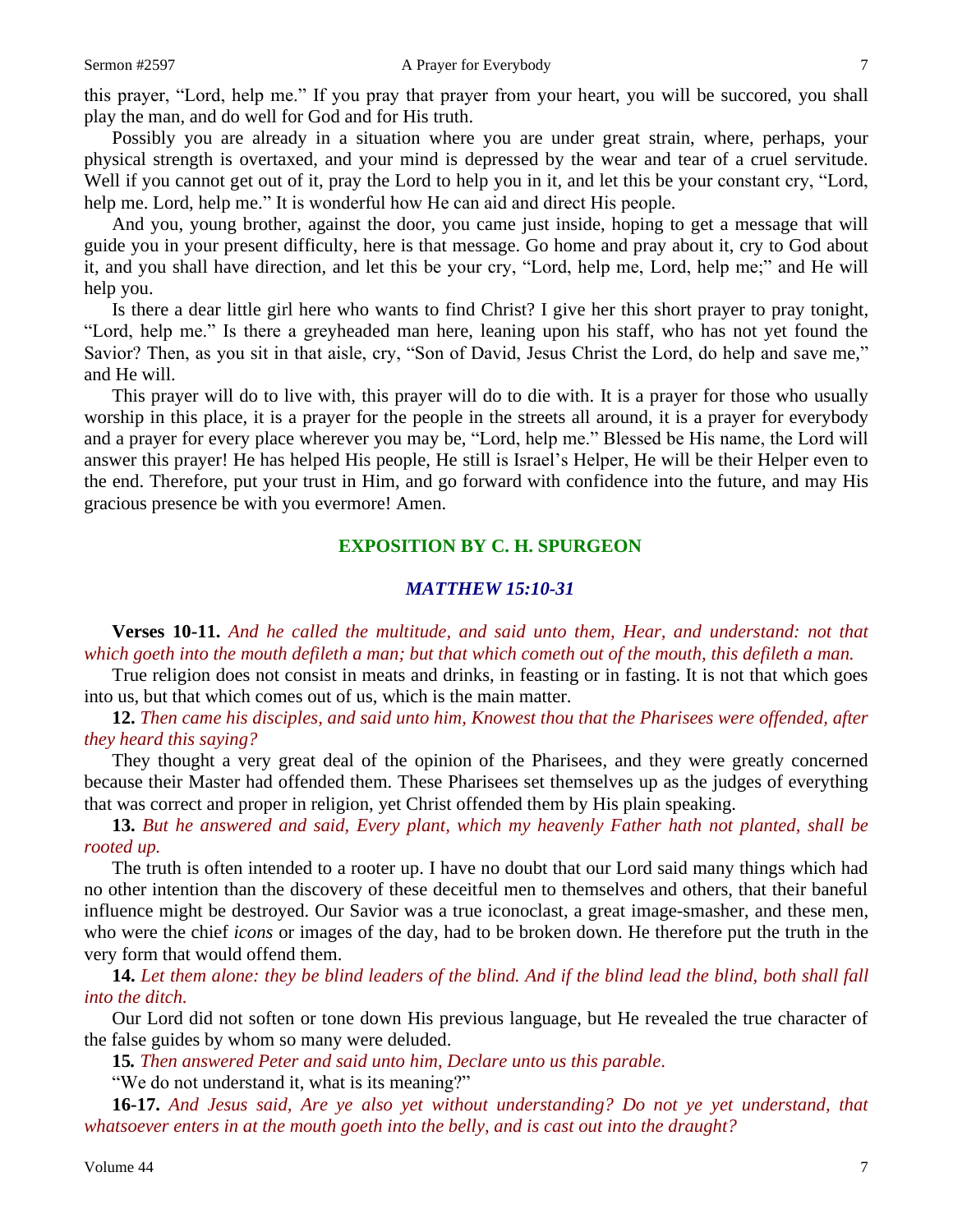And so there is an end of it.

**18.** *But those things which proceed out of the mouth come forth from the heart; and they defile the man.*

The main matter to be considered is the heart, not the mouth, and other parts of the body. Note how our Lord, by this great truth, puts the axe to much that looks very fair and good, and cuts it down as worthless. If we serve God with the heart, there is the core of true religion, but if not, we may have as many ceremonial washings as there are hours in the day and days in the year, and we may be careful to avoid this article of diet and to feed on that, to wear this garment and not to wear that, and to observe this day and not that, but all this outward religion will be of no use whatever, if our heart is not savingly affected by the grace of God.

**19-21.** *For out of the heart proceed evil thoughts, murders, adulteries, fornications, thefts, false witness, blasphemies: these are the things which defile a man: but to eat with unwashen hands defileth not a man. Then Jesus went thence, and departed into the coasts of Tyre and Sidon.*

He did not like the Pharisees well enough to stay among them. His own word concerning them was, "Let them alone," and He did very severely let them alone, "Jesus went thence, and departed into the coasts of Tyre and Sidon." He must not go into Tyre and Sidon, for His commission for the present was confined to Palestine, the chosen land.

Do not regret this, dear friends. To have extended our Savior's work over a greater area, would not have been really to increase it, and it was very important that during the very short active lifetime of our Savior—a little more than three years—He should confine His operations to a comparatively small district, so as to produce a permanent result there which would afterwards radiate over the whole world.

So our Savior, who knew what was best for men, confined Himself within a very narrow sphere, and my brethren and sisters, I am not sure that we are always wise when we want a great sphere. I have myself sometimes envied the man with about five hundred people to watch over, who could see them all, know them all, and enter into sympathy with them all, and so could do his work well.

But with so large a number as I have under my charge, what can one man do? And you, my brethren, may increase the quantity of your acreage, and yet grow no larger crops. You may think that you will succeed better on a wider scale, but if you do not do so well in the greater field, it might have been wiser to narrow your boundaries rather than to widen them.

However, if our Lord might not go into Tyre and Sidon, He went as near to them as He could, "Jesus departed into the *coasts* of Tyre and Sidon." And if you, dear friends, think there is a limit to your sphere of usefulness, always go as near as ever you can to the limit, go up to the coasts of Tyre and Sidon.

### **22.** *And, behold,—*

For it is a great wonder that such a person should have come to Jesus, "And, behold,"—

**22-23.** *A woman of Canaan came out of the same coasts, and cried unto him, saying, Have mercy on me, O Lord, thou Son of David; my daughter is grievously vexed with a devil. But he answered her not a word.*

This was another marvel—a silent Savior—silent when it would have been so natural for Him to speak a kind and gracious word, "He answered her not a word."

**23.** *And his disciples came and sought him, saying, Send her away; for she crieth after us.*

"'She crieth after us,' and it is very important that *we* should not be troubled." We disciples are apt to think so, especially if we get a little lifted up, and come to be apostles. "Send her away; for she crieth after us." She knew better than to cry after the disciples, it was the Master whose help she wanted. Some sinners are a great nuisance, they make so much noise in seeking Christ, and what a mercy it is that they do so! Oh, to have such troublesome people about us all day long, and all night long too! It would be worth while to be vexed in this style. But the disciples said to Jesus, "Send her away; for she crieth after us."

**24.** *But he answered and said, I am not sent but unto the lost sheep of the house of Israel.*